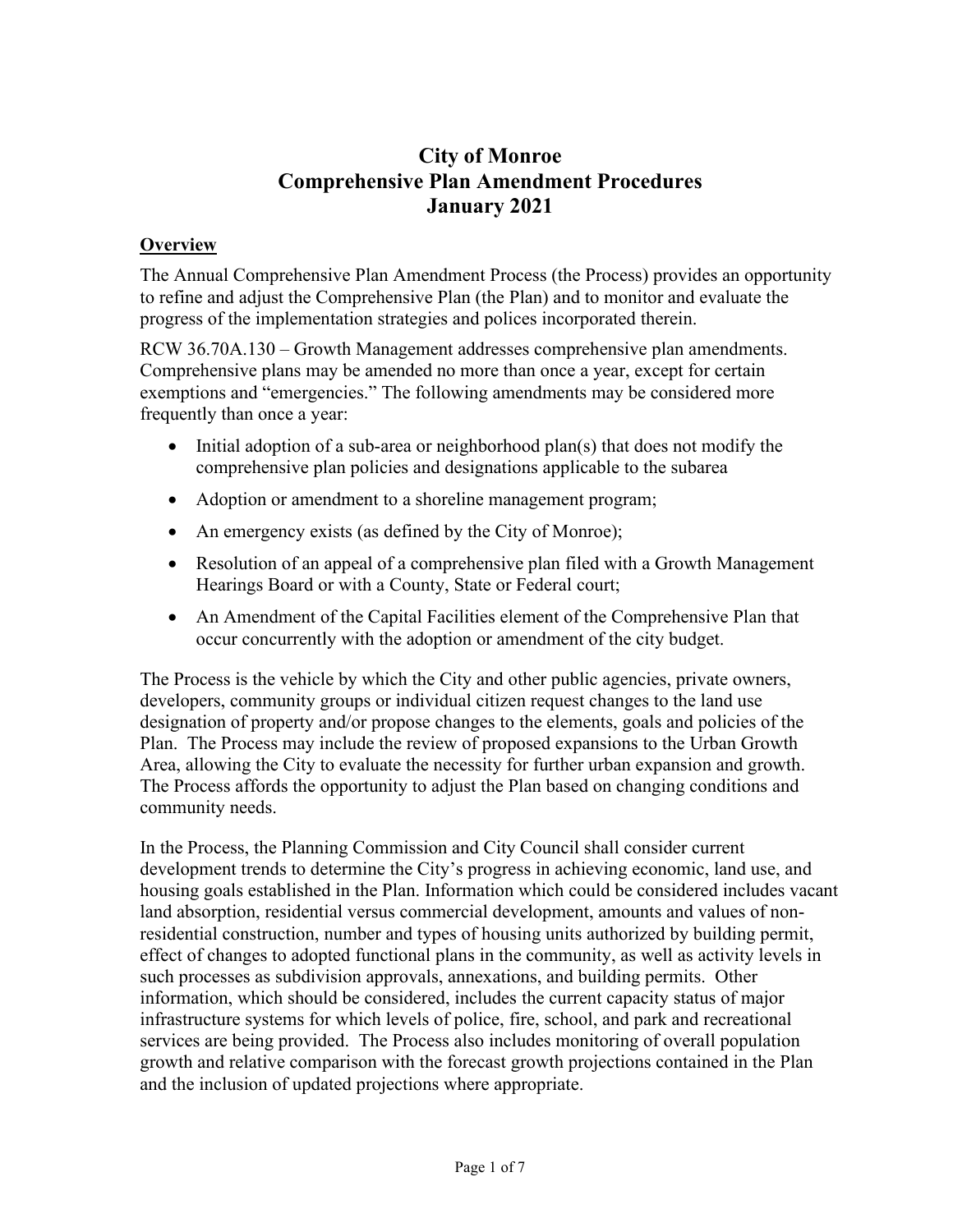Amendments may propose new or amend existing sections, elements, appendices, goals and/or policies of the plan; be site specific; correct errors; edit language; adopt by reference; or change the map.

Except in the event of an emergency or other exemption allowed by State law, as determined by the City Council, by resolution, Plan amendments will be considered on an annual basis so that the cumulative effects of all proposed amendments can be analyzed for consistency and the overall effect on the remainder of the Plan.

All plan amendments will follow the requirements for public participation in accordance with RCW 36.70A.140.

### **Annual Review and Plan Amendment Procedures**

### **Amendment Schedule**

The Process is designed to be flexible to accommodate unique conditions such as the nature, complexity, or number of plan amendment requests received in a review period. The public can submit requests for amendments at any time; however, they will only be processed in accordance with these procedures once a year and conform to the following generalized schedule:

| $\bullet$ | May and June:      | City issues press releases, advertisements or other "effective"<br>means of public notice soliciting public requests for<br>comprehensive plan amendment applications.                                                                                                                                                                   |
|-----------|--------------------|------------------------------------------------------------------------------------------------------------------------------------------------------------------------------------------------------------------------------------------------------------------------------------------------------------------------------------------|
|           |                    | Last working day in July: The annual deadline for public submittals (including fees) of<br>proposed plan amendments closes. Citizen-initiated plan<br>amendment requests submitted after the last working day in<br>July of each year will be processed during the following review<br>and amendment cycle.                              |
|           | August:            | City staff forwards all amendment requests to the City Council.<br>The City Council will hold a public hearing, including a<br>presentation by the applicants, on the proposed items for the<br>Docket and select which amendment applications, with or<br>without modifications, should be considered, along with a<br>review schedule. |
|           | September/October: | City staff will begin review, analysis, and evaluation of<br>docketed plan amendment proposals, including the SEPA<br>threshold determination.                                                                                                                                                                                           |
|           | November:          | Staff presents the various amendment applications and analysis<br>to the Planning Commission at a Public Hearing.                                                                                                                                                                                                                        |
|           | December-March     | Planning Commission reviews amendment applications and<br>develops necessary Plan amendments. Planning Commission<br>solicits public input through meetings and public hearings.                                                                                                                                                         |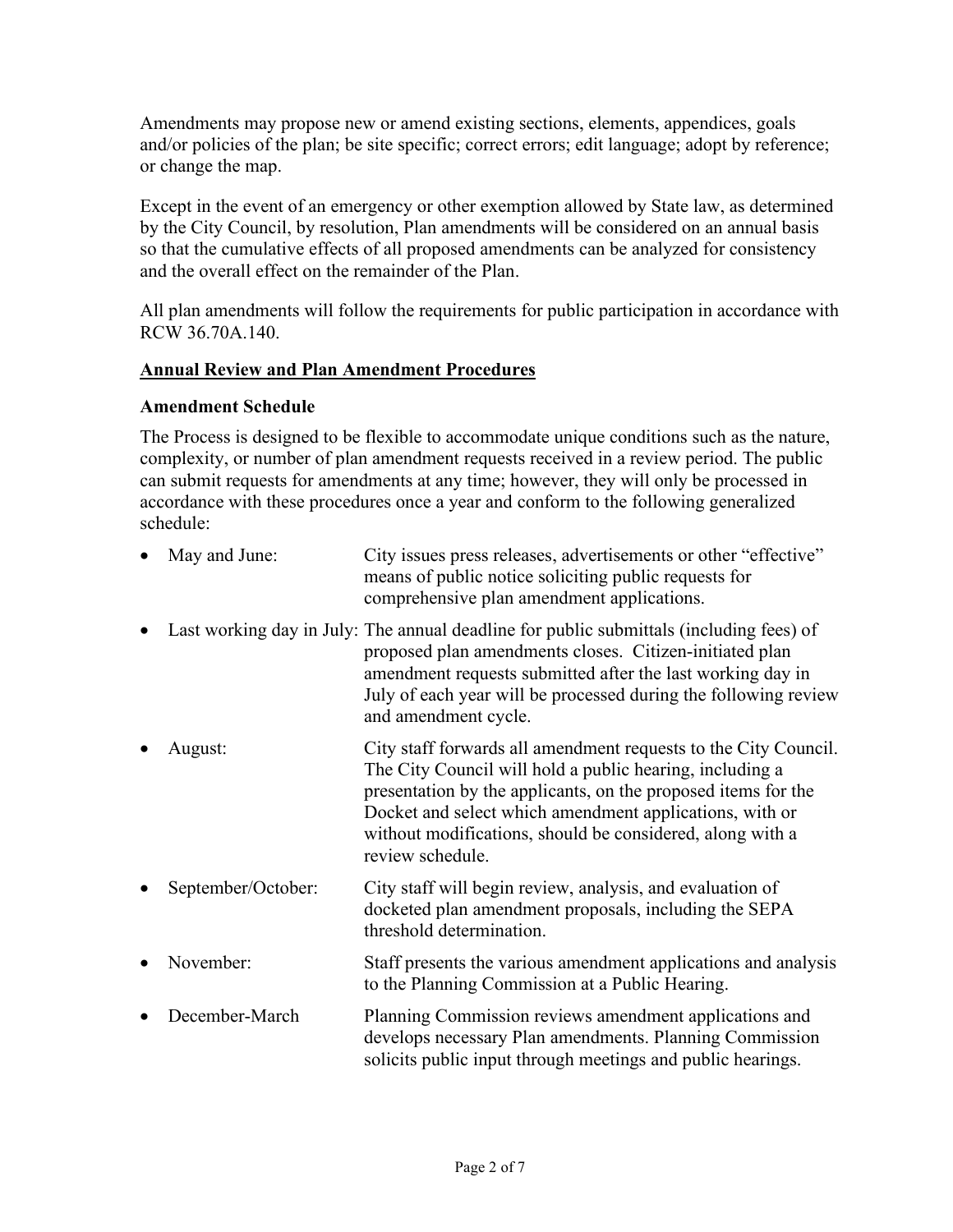• April: The Planning Commission holds a Public Hearing on the final proposal and forwards their recommendation to the City Council. May **Example 2.1 City Council considers recommendations and holds first** reading of ordinance. Staff also forwards recommended plan amendments to Department of Commerce. • May-July Department of Commerce mandatory 60-day review period. • July: City Council takes final action on the Plan amendments. Staff will transmit the approved amendments to Department of Commerce within 10 days of Council adoption.

All Plan amendment proposals shall be considered concurrently so that their cumulative impacts can be ascertained. The above schedule can be modified based on the number and complexity of the requested amendments.

# **Emergency Plan Amendment Consideration**

The Plan may be amended outside the normal schedule if findings are adopted by the City Council (in resolution form) showing the amendment is necessary, due to an emergency situation of a neighborhood or citywide significance. The nature of the emergency shall be explained to the Council, after which the City Council shall decide whether or not to allow the proposal to proceed ahead of the normal amendment schedule.

Plan amendments related to annexation may be considered during the normal annexation process and need not necessarily be coordinated with the annual Plan amendment schedule.

# **Procedures**

# **Phase I – Selection of Amendments to be considered**

I. Who may propose an amendment:

Any interested person.

II. When to propose an amendment:

Proposed amendments may be submitted at any time during the year. However, amendments proposed by the public after the last working day in July will not be considered until the following amendment cycle.

The amendment cycle shall be no more frequent than once a year, except when the amendment is one of the following:

- 1. Initial adoption of a sub-area plan that does not modify the comprehensive plan policies and designations applicable to the subarea;
- 2. Adoption or amendment of a shoreline master program under procedures of chapter 90.58 RCW.
- 3. Resolution of an appeal filed with the Growth Management Hearings Board or with a judicial court.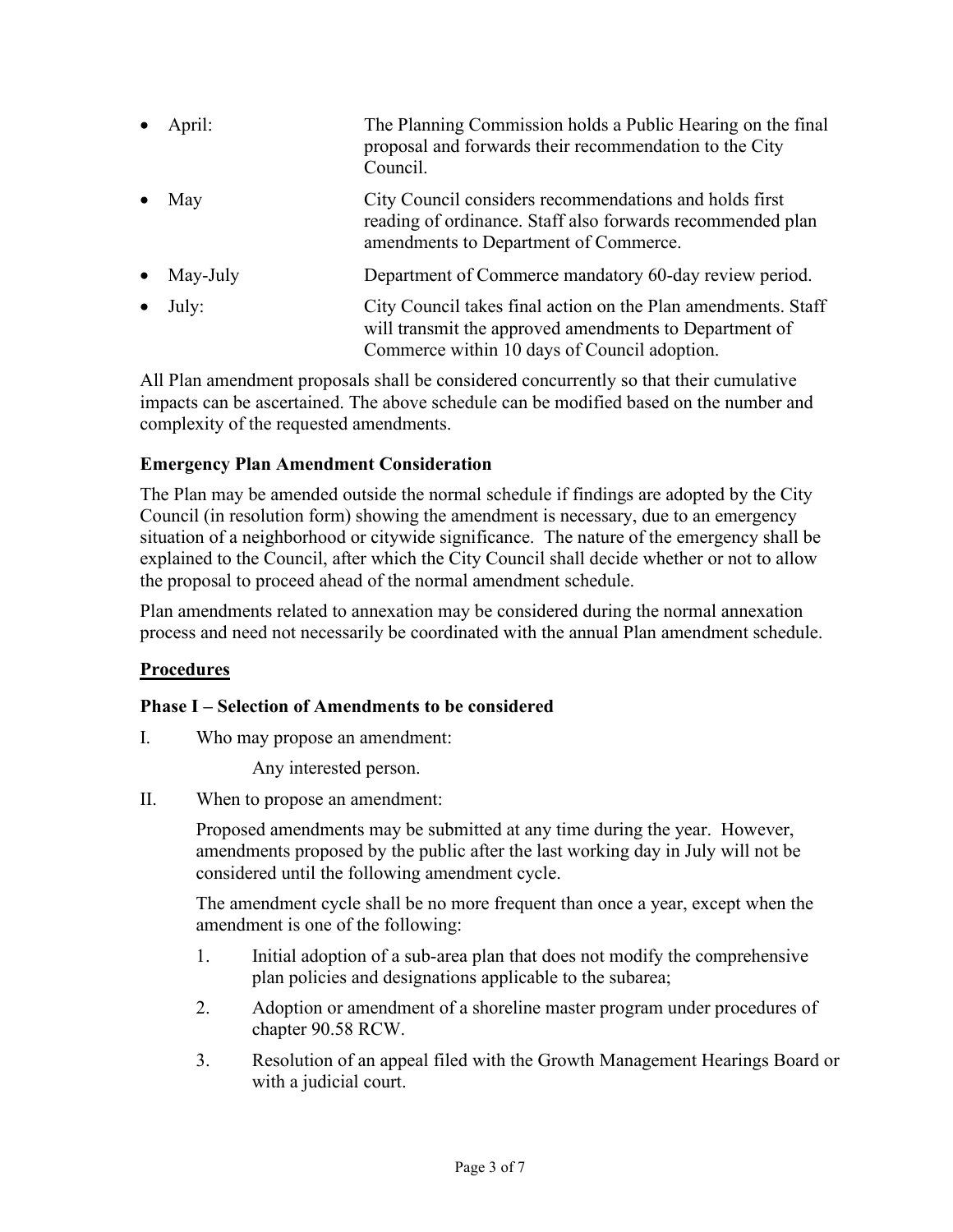- 4. An emergency exists as defined above.
- III. How to propose an amendment.

A proposed amendment must be submitted in writing to the City of Monroe on the appropriate city form. The proposed amendment application shall consist of at least the following information, and be consistent with the Citizen Initiated Comprehensive Plan Amendment Application and Submittal Checklist:

- 1. A description of the proposal, including any relevant background material including an environmental checklist. If a request to amend the Comprehensive Plan Land Use Map is selected for consideration during the review cycle, additional information may be required to be submitted including, but not limited to, additional environmental review, traffic study, and utilities analysis.
- 2. Reference to the element(s) of the comprehensive plan that is proposed for amendment;
- 3. Proposed amendment language, when applicable;
- 4. An explanation of why the amendment is being proposed;
- 5. A description and/or map of the property affected by the proposal; and
- 6. The appropriate fee, as listed in the Fees Resolution in place at the time of application submittal.
- IV. Selection of amendments to be considered.
	- A. Selection Process. City of Monroe staff will submit all proposed amendments received prior to the last working day in July, to the City Council at the second council meeting in August along with an analysis of the proposed amendment in relation to the selection criteria and the application checklist. After holding a public hearing during the third council meeting of August, the City Council shall select those proposed amendments that should be considered for further review. Notification of all public hearings shall be in the same manner as for development applications as outlined in MMC Chapter 22.84 (Permit Processing). The City Council may modify a proposed amendment during the selection process.
	- B. Selection Criteria. The City Council should consider the following criteria when determining which proposed amendments that should be considered for further review:
		- (1) The proposed amendment advances the Council's vision of the City.
		- (2) The proposed amendment advances goals and policies of the comprehensive plan;
		- (3) The proposed amendment is consistent with the goals and regulations of the Growth Management Act;
		- (4) The relationship of the proposed amendment to other City codes and regulations; and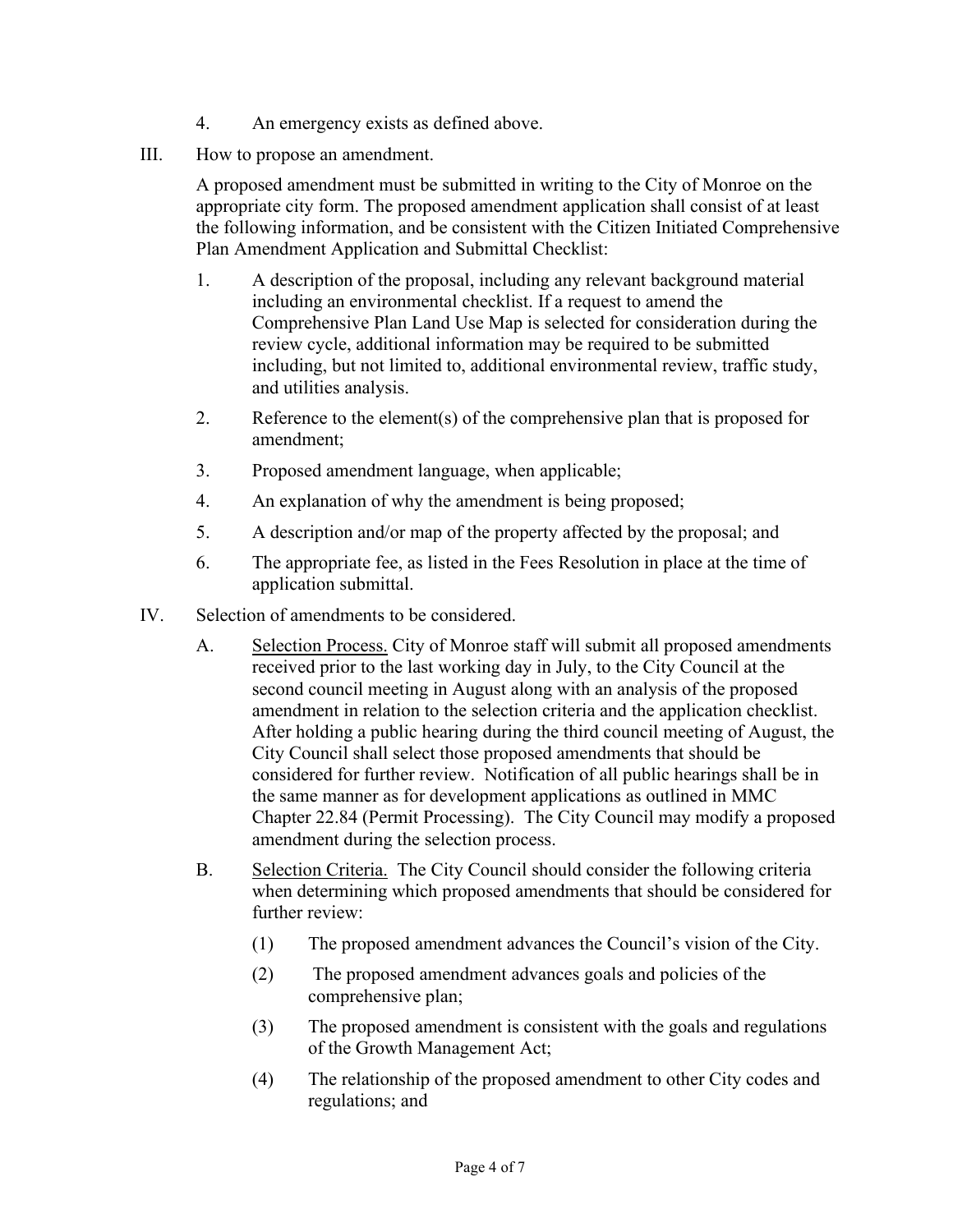- (5) The cumulative effect(s) of the proposed plan amendment(s).
- C. Schedule. When selecting the proposed amendments to be considered, the City Council will adopt a schedule for completion, including any input from the public and the Planning Commission.
- D. Modification. The City Council may modify a proposed amendment during the selection process.

# **Phase II – Review and Action for Selected Amendments**

- 1. Review of Selected Amendments.
	- A. Written Analysis. For each proposed amendment that the Council selects for consideration, the Planning & Permitting Division will prepare a written analysis.
	- B. Environmental Review. In conjunction with the written analysis the city's SEPA Responsible Official shall issue a threshold determination no later than the fourth Thursday of October.
	- C. Planning Commission Review. Following completion of the analysis prepared by the Planning & Permitting Division, the Planning Commission shall conduct one or more public hearings. The Planning Commission may also solicit comments regarding the proposed amendment from the public and government agencies in any other manner it determines necessary and appropriate to the nature of the proposed amendment and consistent with RCW 36.70A.140. The Planning Commission shall develop language for definitions, polices and goals, and provide recommendations for proposed amendments. All input of the Planning Commission requested by the City Council shall be submitted according to the schedule established in Phase  $I(4)(C)$  above.
	- D. Review Criteria. The Planning Commission shall use the following criteria in considering whether or not to recommend approval or approval with modification of the proposed Plan amendment::
		- (1) Each amendment:
			- a. Shall not adversely affect public health, safety, or welfare in any significant way.
			- b. Shall be consistent with the overall goals and intent of the comprehensive plan as amended by the proposals.
			- c. Shall be in compliance with the Growth Management Act and other State and Federal laws.
			- d. Must be weighed in light of cumulative effects of other amendments being considered.
		- (2) In addition to the above mandatory requirements, any proposed amendment must meet the following criteria unless compelling reasons justify its adoption without meeting them: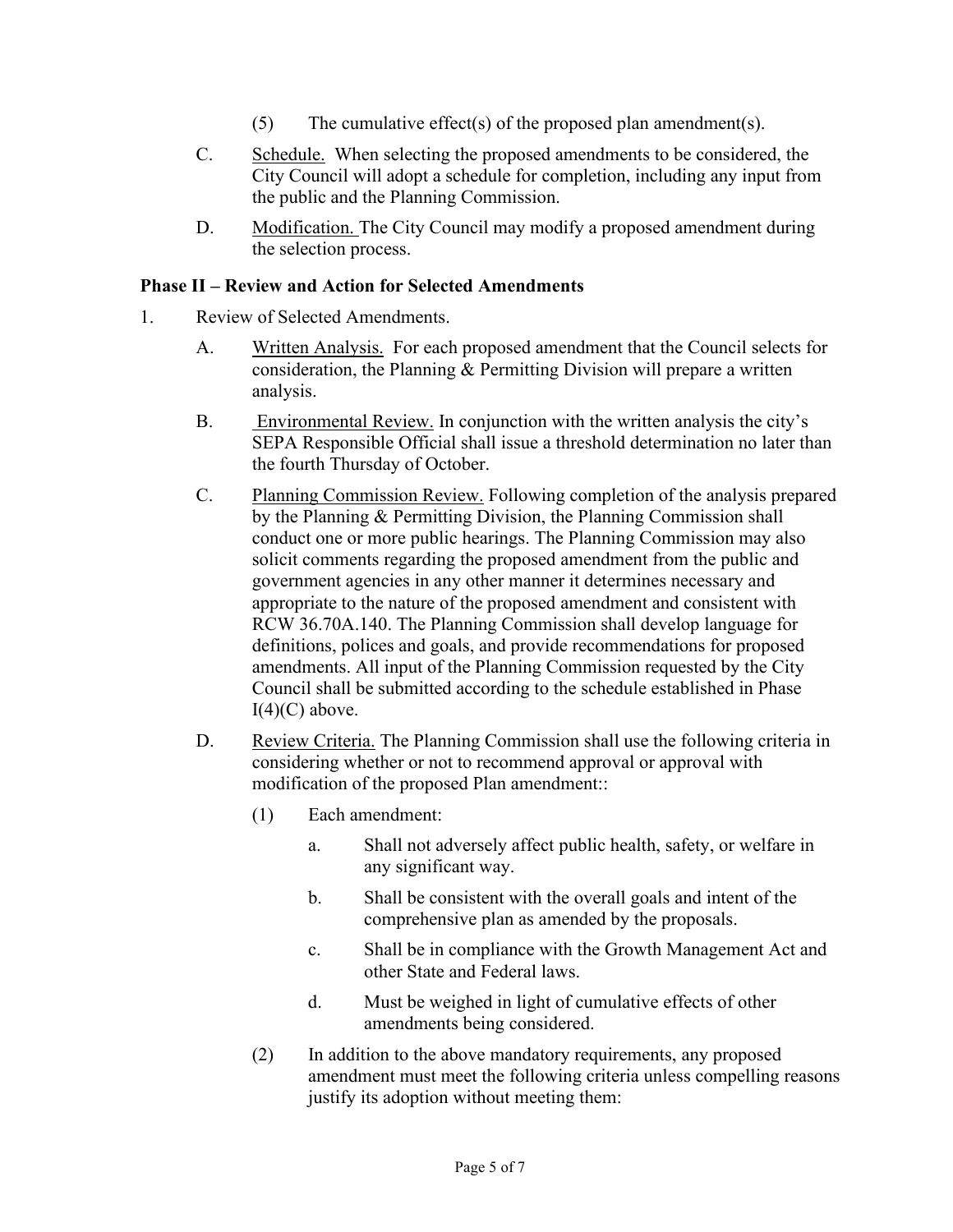- a. Addresses needs or changing circumstances of the City as a whole or resolves inconsistencies between the Monroe Comprehensive Plan and other city plans or ordinances.
- b. Environmental impacts have been disclosed and/or measures have been included that reduce possible adverse impacts.
- c. Is consistent with the land uses and growth projections that were the basis of the comprehensive plan and/or subsequent updates to growth allocations.
- d. Is compatible with neighboring land uses and surrounding neighborhoods, if applicable.
- e. Is consistent with other plan elements as amended by the proposals.

Any compelling reasons relied upon to justify adopting an amendment without meeting the above criteria must be specified in the ordinance adopting the amendment. When an amendment to the Comprehensive Plan also requires a subsequent rezone or amendment to the development regulations both may be considered concurrently.

2. Council Public Hearing and Notice.

The City Council will review the recommendation of the Planning Commission and may hold a public hearing for the purpose of receiving public comment regarding the merits of proposed amendment(s). Notice of the hearing will be given in the same manner as notice of other City Council hearings pursuant to MMC Title 22.84. Written comments may be given by anyone to the City Council regarding proposed plan amendments prior to the end of the public hearing(s).

3. Council Action.

Upon receipt of a recommendation from the Planning Commission, the City Council shall adopt, adopt as modified, deny, or remand the application(s) to the Planning Commission for further consideration.

4. Map Revisions.

If the City Council approves a change to the Comprehensive Plan that changes the land use designation of parcels within the Urban Growth Area, the City Council shall adopt an ordinance that amends the Comprehensive Plan Land Use Map and authorizes the Mayor to sign the revised map.

5. Revocation.

The comprehensive plan amendment may be reversed by the City Council outside of the regular amendment period, upon finding of any of the following:

A. The approval was obtained by fraud or other intentional or misleading representation;